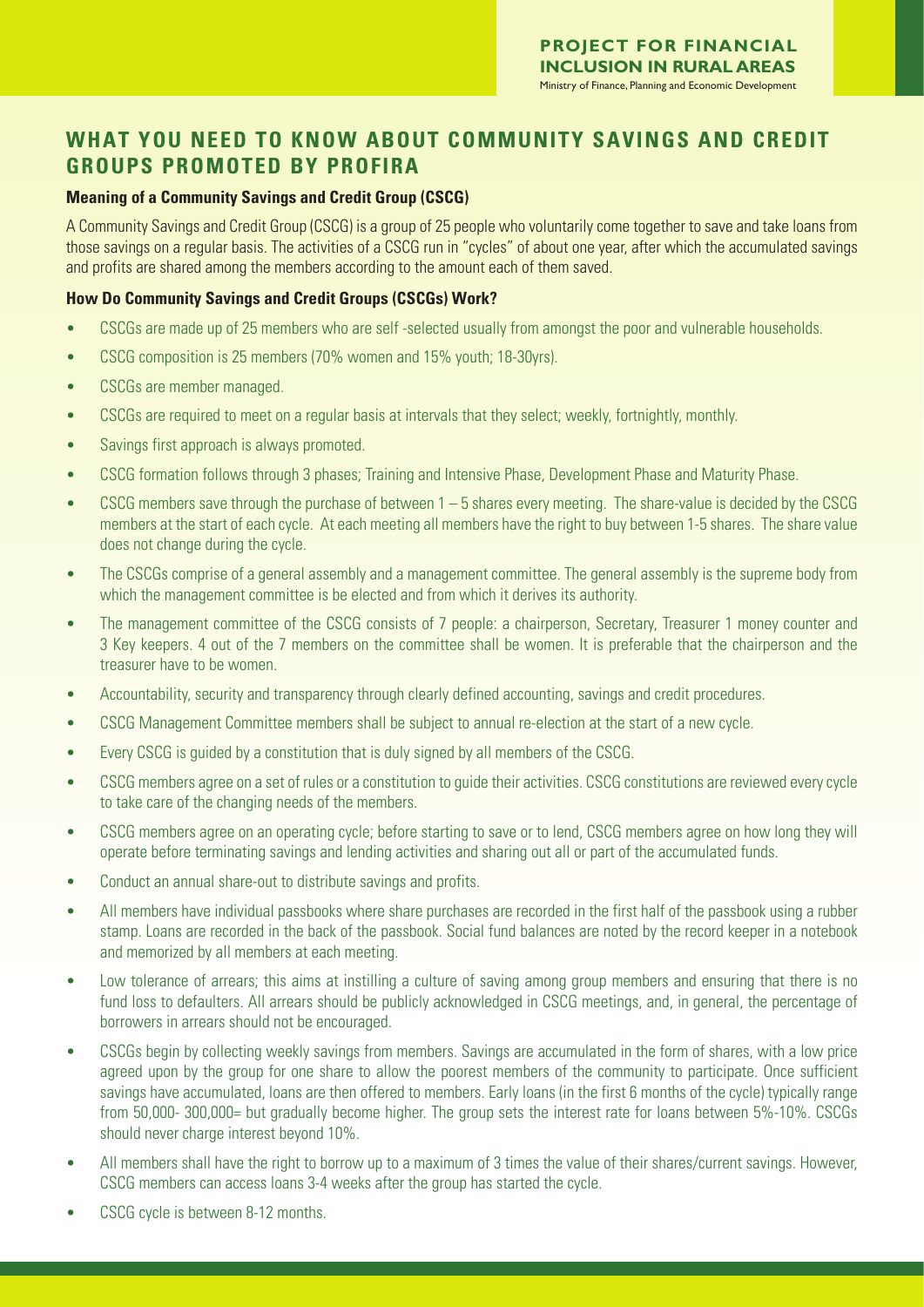- Interest charged on loans falls due every four weeks/month. A declining method of calculating interest on loans shall be used or a flat rate; CSCG members decide on this.
- Anyone needing support from the welfare fund, or a loan puts forward his or her request publicly to the CSCG members. Approval of a welfare fund benefit or a loan rests with the General Assembly. However, members may access welfare fund from the welfare treasurer anytime but they are required to have a guarantor to sign for them before they can access the welfare funds.
- CSCG members shall set loan terms; during the first cycle, the loan terms shall not exceed 3 months. However, during the subsequent cycles, the loan term may be increased to a maximum of 6 months. The borrower is free to in whatever amounts she/ he wishes at each loan meeting, but must pay the total sum owing within the agreed – upon period.
- The size of the loan available to a member is linked to the total value of his/ her savings.
- Loan principal repayments are made when due or earlier as the borrower wishes; as long as the borrower is still within the repayment period.
- When the operating cycle comes to an end, the CSCG members share out the total value of its financial assets amongst the members.
- All CSCGs maintain a welfare fund. CSCG members must agree on a regular fixed contribution with every one contributing the same amount. Welfare fund borrowing does not attract an interest. Due to the kind of needs that the welfare fund addresses, the welfare fund may be accessed during the group sitting time or outside the group sitting time from the welfare treasurer. However, clear records and updates are made from time to time.
- At the end of every annual cycle, all outstanding loans are recovered and the loan fund (which included profits). is shared out
- Once a new cycle begins, members agree to change the minimum value of savings or even maintain the one for the previous cycle.
- All CSCGs must own a cashbox where they keep all their valuable items and their weekly collections; savings and loan repayments.



## **A CSCG LOCKABLE CASHBOX**

#### **Composition of the Cash Box**

- Three good quality padlocks, each with two keys
- 15-30 Passbooks
- 1 Rubber stamps
- Rubber stamp ink pad
- Ruler
- Two ball point pens: one black or blue, the other red.
- **Calculator**
- 2 plastic bowls, (one for fines and one for managing contributions to the Social Fund, collection of share-purchase/savings and loan repayments)
- 3 fabric money-bags, with draw strings: one for the Social Fund, one for the Loan Fund and one for the savings.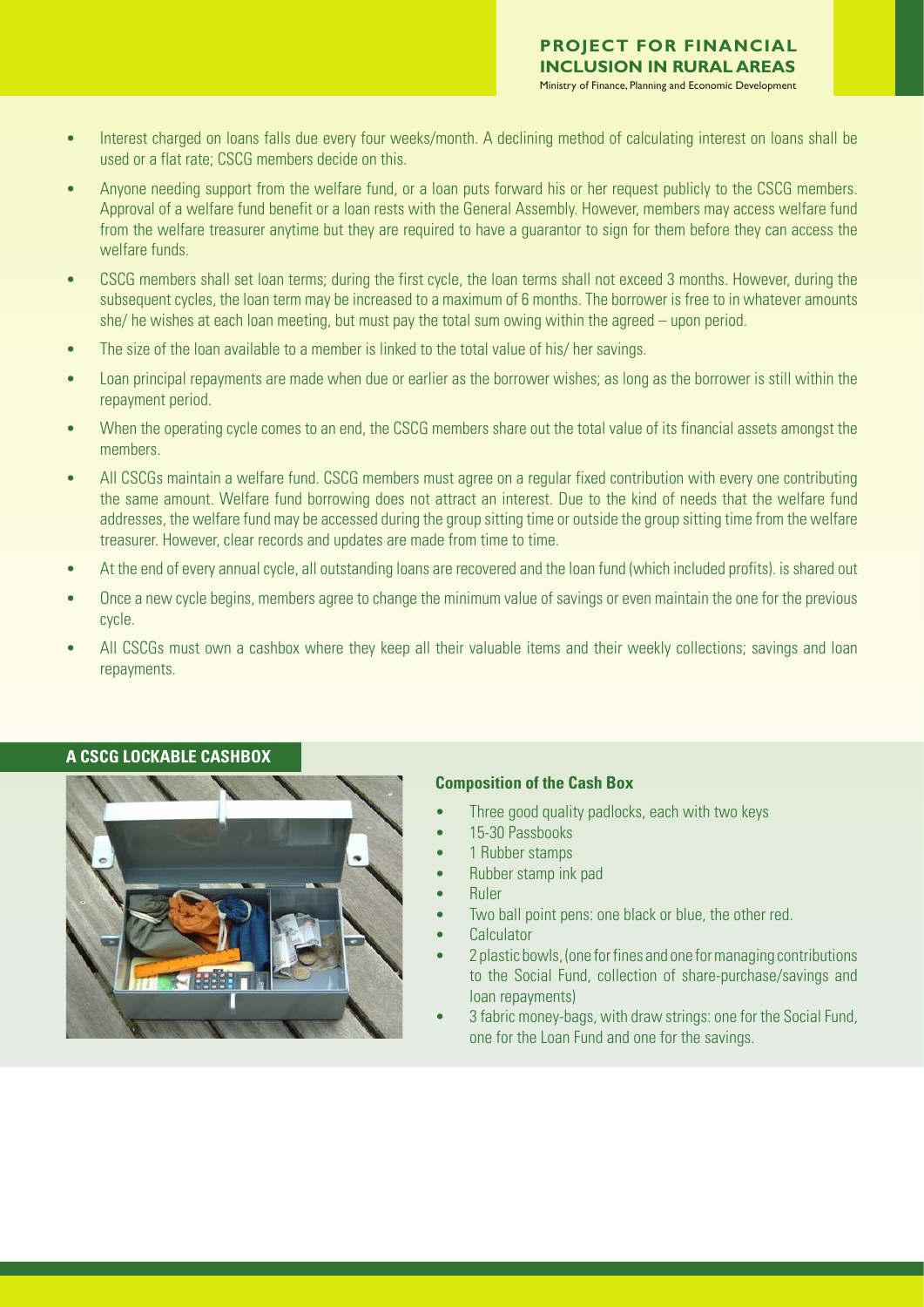## **Principles Guiding the Operations of CSCGs Promoted by PROFIRA**

- **1. Independent Groups;** Service Providers are expected to train the groups in such a way that the groups reach a point, within about 12 months, at which they need no further visits or support from the Service Provider. Thus all CSCG promoters aim at building groups' capacity to enable them become self-sustainable and allow free methodology replication.
- **2. "Ring fenced" box;** No funds should enter or leave the box except in conformity with the CSCG acceptable practices.
- **3. Periodic Action Audit;** CSCGs are expected to set a date in advance at which they will carry out the Action Audit. Groups that do not want to begin again at zero after the Action Audit may do a partial contribution as starting shares to begin the next loan cycle. It is at this time that the group revisits it operations in terms of new membership, review of the savings value, revisit of the leadership performance, and bye-laws amendments.
- **4. Low/Zero tolerance to arrears;** this aims at instilling a culture of saving among group members and ensuring that there is no fund loss to defaulters. All arrears should be publicly acknowledged in-group meetings, and, in general, arrears are not encouraged.

## **Criteria for Selection of a Mature CSCG to Benefit from PROFIRA**

| <b>Category</b> | Criteria - CSCG:-                                                                                                                                                                                                                                                                                                     |
|-----------------|-----------------------------------------------------------------------------------------------------------------------------------------------------------------------------------------------------------------------------------------------------------------------------------------------------------------------|
| 1.              | Has 70% women and 15% youth membership                                                                                                                                                                                                                                                                                |
| 2.              | • Has existed for at least 2 years and has been operational, conducting the main activities of saving and loaning amongst<br>others                                                                                                                                                                                   |
|                 | " Upholds the principles and practices of the CSCG methodology; "Ring fenced" box, periodic Action Audit, low-zero<br>tolerance to arrears, and independent groups.                                                                                                                                                   |
|                 | • Should at all times maintain the following records: - Cash Book, Savings Ledger, Loan Ledger, welfare, updated and<br>signed Constitution by all members, record of members' attendance of meetings, and a management committee (70% of<br>management positions held by women, and preferable a woman chairperson). |
|                 | • Portfolio at Risk of the previous cycle should not be more than 5%.                                                                                                                                                                                                                                                 |
| 3.              | Has a membership of 25 minimum, and 30 maximum.                                                                                                                                                                                                                                                                       |
|                 | ■ Attendance rate for meetings should be 95% for the two previous cycles.                                                                                                                                                                                                                                             |
|                 | Amount written off in the last share-out should not exceed 3% of the total loan portfolio.                                                                                                                                                                                                                            |
|                 | • 95% of the members should be aware of the group constitution and meeting procedures.                                                                                                                                                                                                                                |
| 4.              | • Loan fund utilization for previous 2 cycles should be 75% and above.                                                                                                                                                                                                                                                |
|                 | • Dropout rate for the previous 2 cycles should not exceed 5%.                                                                                                                                                                                                                                                        |
|                 | • Share-out for the previous cycle should not be below 5 million for CSCGs to be linked for loan and savings products.                                                                                                                                                                                                |
|                 | • Share-out for the previous cycle should not be below 2 million for CSCGs to be linked for savings products.                                                                                                                                                                                                         |
| 5.              | Savings Volume in the current cycle should be a minimum of 500,000/=.                                                                                                                                                                                                                                                 |
|                 | • Percentage of members with active loans should be above 60%.                                                                                                                                                                                                                                                        |
|                 | • Decision making on loans should involve 90% of the CSCG members.                                                                                                                                                                                                                                                    |



| Caption |  |
|---------|--|
|         |  |
|         |  |
|         |  |